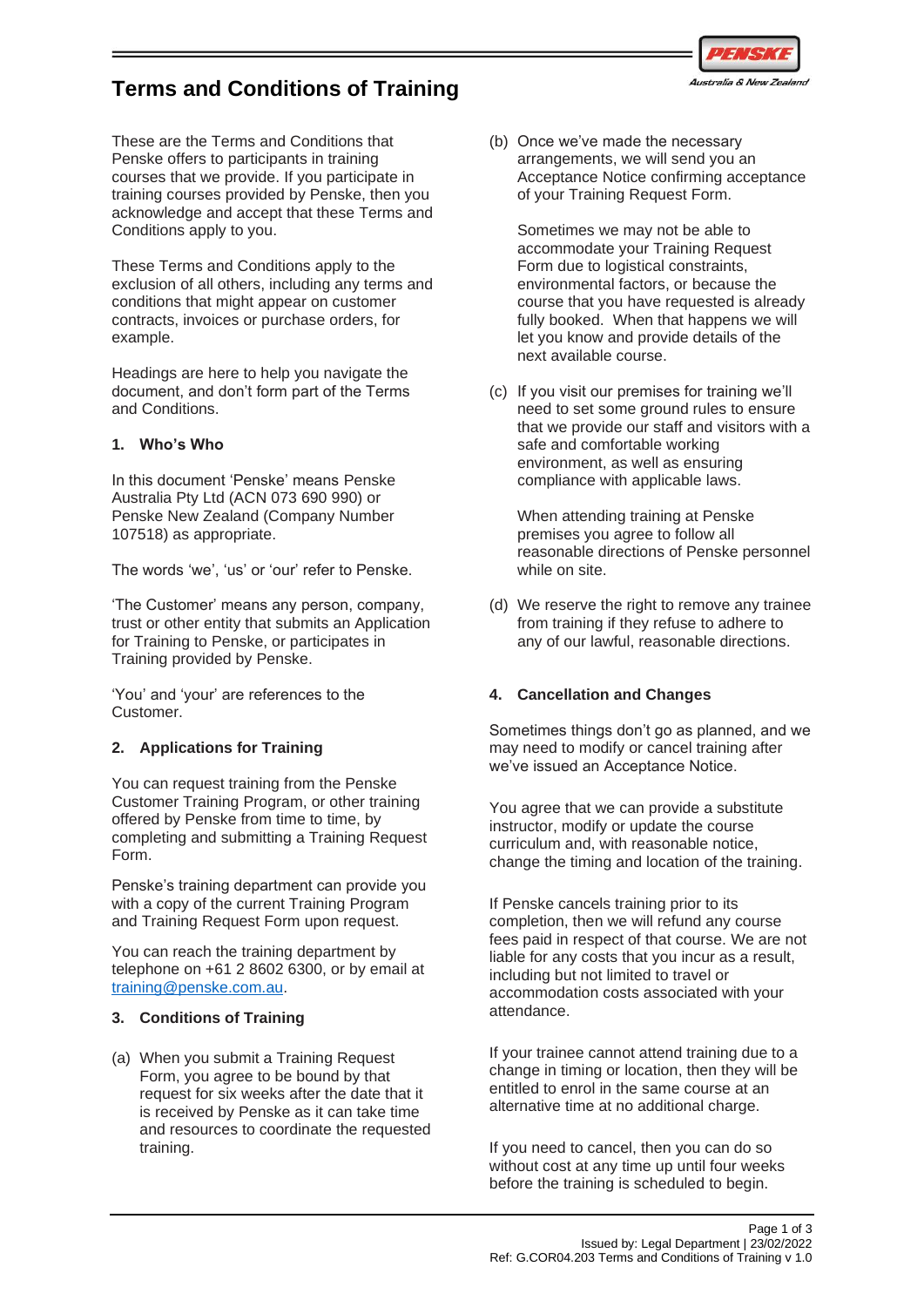

# **Terms and Conditions of Training**

If you cancel between two and four weeks before the training is scheduled to begin then you will be liable to pay 50% of any fees payable in respect of the training. If you cancel with less than two weeks' notice, or if your trainee does not attend, then you will be liable for the full fees payable in respect of the training.

You have the right, with no increase in cost, to send an alternative trainee to participate in any courses that you have reserved and paid for in full.

## **5. Qualifications**

The qualifications listed in the course descriptions are prerequisites for course participation. Penske may decide at any time to terminate the training of any attendee who does not possess the required qualifications.

## **6. Course Fees**

We'll let you know the course fees for any given course upon request, and we'll set the course fees payable in respect of any given Training Request Form in our Acceptance Notice. Prices are net, without discount or other form of rebate. Payments are to be made as indicated on the Acceptance Notice.

Payment by the due date is a prerequisite for participation in the training.

# **7. Copyright**

Penske reserves all rights to the training documentation, including translation, reprints and copying, either the whole or extracts thereof.

No part of the training documentation may be reproduced in any way, in particular by the employment of electronic systems, nor shall it be copied, dispersed or used for open publication, without the prior permission, in writing, of Penske.

Penske reserves the ability to recover from the applicant and/or trainee all costs and expenses associated with any breaches of its intellectual property rights.

# **8. Copyright protection**

The software employed during courses of instruction is subject to copyright protection. The software may not be removed from the training areas, nor may it be copied either the whole or part thereof or otherwise rendered useable in any non-approved form.

Rights of use of Penske software products, or other third parties, as far as these are required for completion of the course curriculum are included in the course fees for the duration of the course only. Documentation from Penske may not be copied or reproduced in any form without permission.

Penske reserves the right to recover from the applicant and/or trainee all costs and expenses associated with any breaches of copyright.

### **9. Privacy**

Penske collects personally identifiable information in order to provide the training that you request.

You authorise Penske to hold and use the information that you provide to us in the Training Request Form or any other format to:

- (a) Facilitate and provide the training that you request;
- (b) manage your account with us, including to send you statements and invoices;
- (c) provide you with information about Penske products and any special offers that Penske believe may be of interest to you, unless you advise otherwise; and
- (d) transfer your information to related or associated companies and other entities that assist Penske to provide Customers with Goods and Services, including subcontractors.

The information that you provide to us will be treated confidentially and in compliance with applicable privacy and data protection legislation.

### **10. Limits of liability**

The courses are prepared and executed with great care and expertise by instructors from Penske. Except in cases of gross negligence or serious/wilful misconduct Penske is not liable to the applicant or trainee in any way whatsoever.

Penske shall not be liable for any indirect, special or consequential loss of any kind